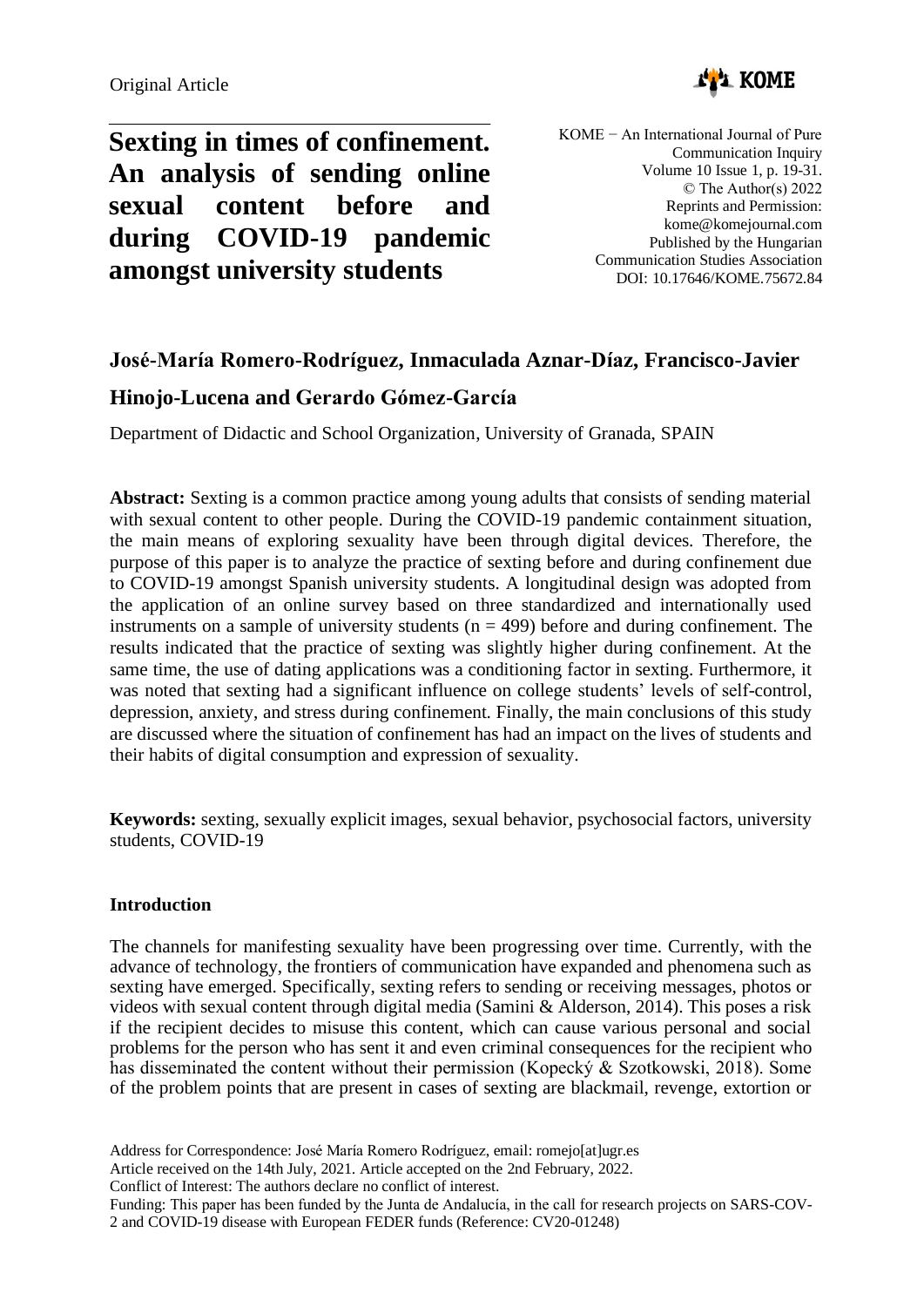child pornography crimes (Agustina & Gómez-Duran, 2016; Santisteban & Gámez-Guadix, 2017).

This phenomenon affects various groups, but mainly the most affected population is the youth (Adorjan & Ricciardelli, 2019; Machimbarrena et al., 2018; Valiukas et al., 2019), being a modern way in which adolescents can experiment with sexual identity (Eleuteri, Saladino, & Verrastro, 2017). Thus, sending multimedia material with sexual content has become a common practice among young people (Ojeda, Del-Rey, Walrave, & Vandebosch, 2020), where not only do young people generate their own material but also forward content from other known and unknown people via instant messaging, as in the case with WhatsApp groups (Rodríguez-Castro et al., 2017). Furthermore, the consumption of dating applications by this group has grown as one of the main means of getting to know another person (Niehuis et al., 2020), which increases the possibilities of sexting as a previous step to meet in person (Schreurs, Sumter, & Vandenbosch, 2020).

This exchange, although risky, is a cultural dimension used by young people to avoid feelings of shame or the pressure of face-to-face sexual intimacy, which gives the person who engages in it a certain security because it is outside the presence of the other person (Wolak & Finkhelor, 2011). In contrast, the practice of sexting has begun to be linked to the presence of symptoms such as depression or anxiety (Gámez-Guadix & Santisteban, 2018; Mori, Temple, Browne, & Madigan, 2019; Ruiz et al., 2021) and with the aggravation of social problems such as sexual assaults on women (Dir, Riley, Cyders, & Smith, 2018; Morelli et al., 2016). Therefore, the analysis of sexting practices in the youth population is a matter of interest to alleviate some of the problems that exist in the society of the 21st century.

In this line we show some studies that have linked sexting with the development of depressive symptoms and anxiety in Spanish university students (Gassó, Agustina, Mueller-Johnson, & Montiel, 2019; Gassó, Mueller-Johnson, & Montiel, 2020); the association of sexting with depressive symptoms and suicidal ideas in Mexican university students (Jassó, López, & Gámez-Guadix, 2017); the prevalence of social pressure to perform sexting and its possible relation to self-control in South Korean students (Lee, Moak, & Walker, 2016); the relationship of sexting with sensation-seeking and depression in Belgian students (Van Ouytsel, Van Gool, Ponnet, & Walrave, 2014); the associations of sexting with self-control and selfesteem in students in Germany, the Netherlands and Thailand, where increased self-control and self-esteem decreased the likelihood of sending sexual content (Wachs, Wright, & Wolf, 2017); and the increase in sexting influenced by the period of confinement resulting from the COVID-19 pandemic (Eleuteri & Terzitta, 2021; Lehmiller, Garcia, Gesselman, & Mark, 2021).

On the other hand, the practice of sexting has been exacerbated by the exceptional situation of confinement caused by COVID-19 (Nelson et al., 2020; Thomas, Binder, & Matthes, 2021). During confinement the use of digital media has been the only way to interact with others outside the home. This has meant that one of the main ways in which sexuality has been explored has been through digital devices (Vendemia & Coduto, 2022). Some research conducted during the pandemic period has noted a higher prevalence of sexting among Belgian adolescents at times of increased social blockage, finding significant links with stress (Maes & Vandenbosch, 2022). Meanwhile, other studies report that there were no notable differences between young people in the practice of sexting before and during the pandemic in California (USA) (Yarger et al., 2021). And in the case of Spain, the study by Gassó et al. (2021) showed that participation in sexting decreased during confinement despite increased Internet use.

Based on the scientific literature, we addressed the issue of whether sexting has increased as a result of the COVID-19 confinement period, establishing the following hypothesis: Has the COVID-19 pandemic increased the practice of sexting in young adults? In turn, this research aimed to analyse the practice of sexting before and during the COVID-19 confinement in Spanish university students. The research questions posed and based on the previous background were: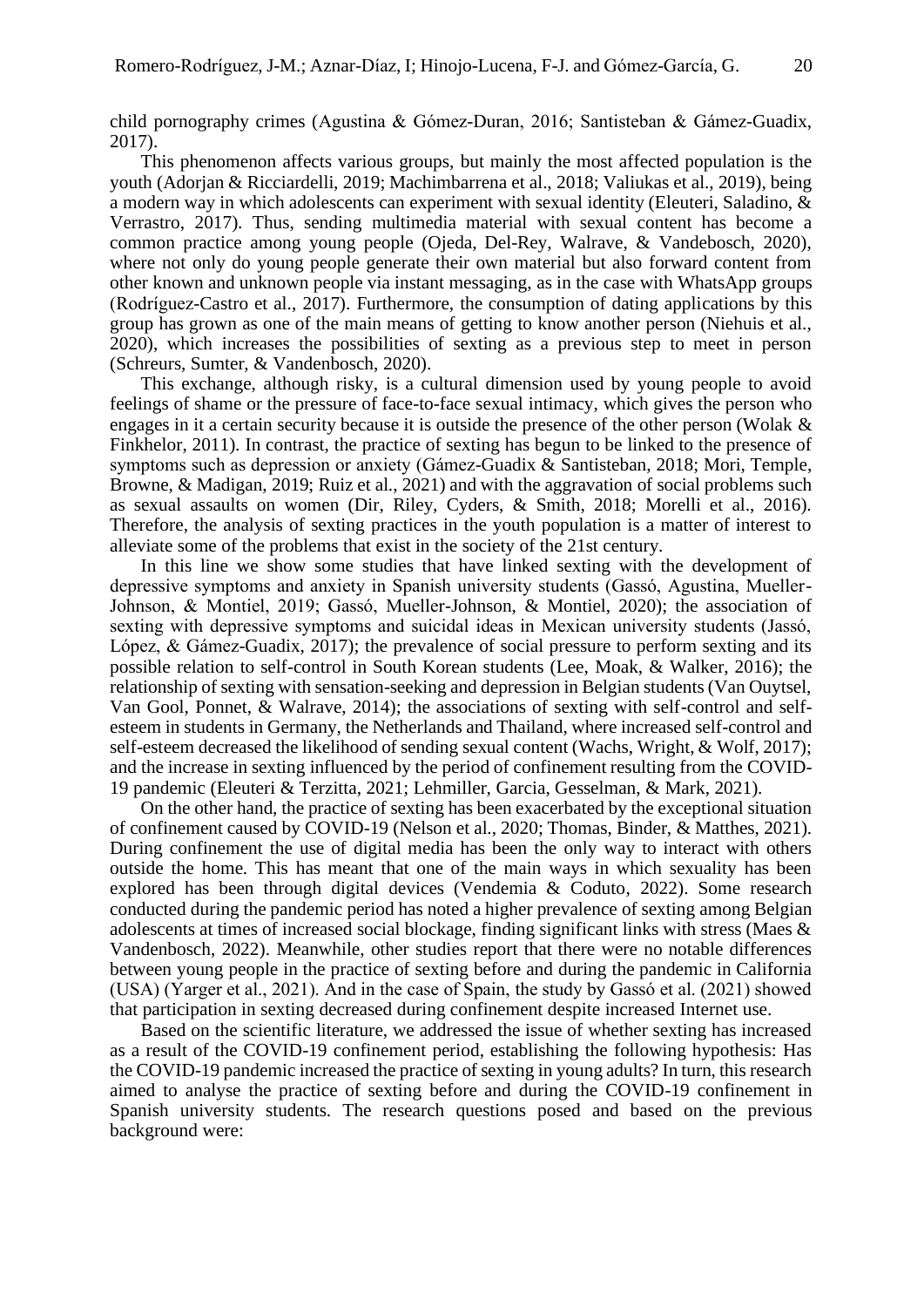RQ1: Were there significant differences in the practice of sexting among the university population before and during confinement?

RQ2: What sociodemographic factors influenced the practice of sexting before and during confinement?

RQ3: Did the practice of sexting influence the levels of depression, anxiety, stress and selfcontrol before and during confinement?

## **Methodology**

## *Participants and procedure*

A longitudinal design was used in a sample of Spanish university students ( $n = 499$ ). The initial selection of participants was based on a convenience sample, where an online survey was applied to the university student population through the official distribution channels of the University of Granada. All participants gave their informed consent.

The data collection period had two moments, a first data collection that lasted from October to December 2019 and a second data collection that took place from April to May 2020, coinciding with the confinement stage in Spain.

Initially the sample was composed of 732 students in the first data collection. However, only 499 students responded to the survey again. Therefore 233 incomplete cases were ruled out. Thus the sample consisted of 125 men and 374 women, aged between 18 and 35 ( $M =$  $21.57$ ; SD = 5.68) (Table 1).

Table 1

| Socio-demographic data |
|------------------------|
|------------------------|

| $\cdots$ $\cdots$ $\cdots$<br>Variable | $\boldsymbol{n}$ | $\frac{0}{0}$ |  |
|----------------------------------------|------------------|---------------|--|
| <b>Gender</b>                          |                  |               |  |
| Male                                   | 125              | 25.1          |  |
| Female                                 | 374              | 74.9          |  |
| Age                                    |                  |               |  |
| $\leq 20$                              | 200              | 40.1          |  |
| $21 - 35$                              | 299              | 59.9          |  |
| <b>Marital status</b>                  |                  |               |  |
| Single                                 | 300              | 60.1          |  |
| Couple                                 | 199              | 39.9          |  |
| Lives with parents                     |                  |               |  |
| Yes                                    | 251              | 50.3          |  |
| N <sub>o</sub>                         | 248              | 49.7          |  |
| <b>Sexual orientation</b>              |                  |               |  |
| Heterosexual                           | 376              | 75.4          |  |
| Homosexual or Bisexual                 | 123              | 24.6          |  |
| Dating apps                            |                  |               |  |
| Yes                                    | 54               | 10.8          |  |
| N <sub>0</sub>                         | 445              | 89.2          |  |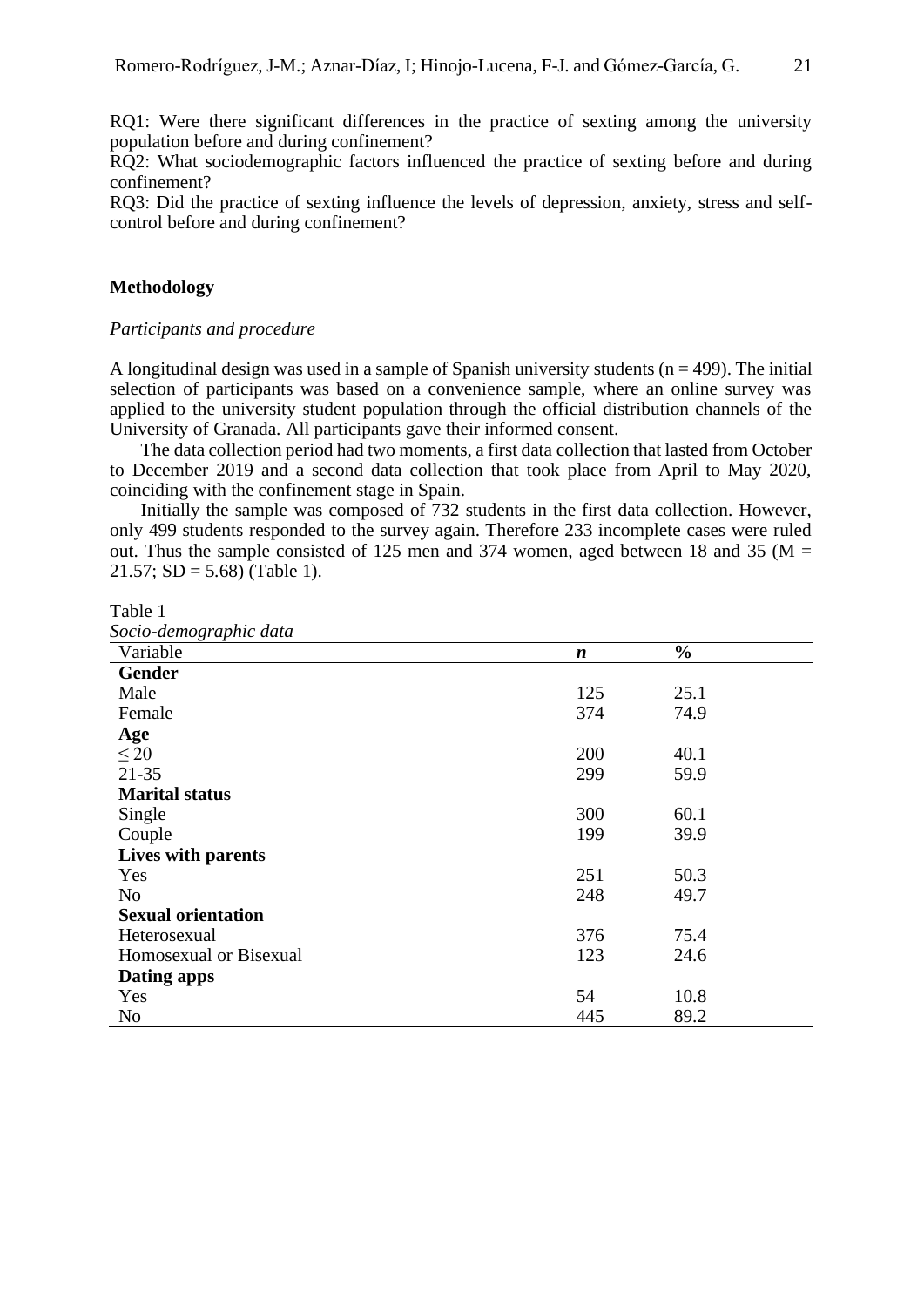# *Measures*

- *Sociodemographic measures.* The sociodemographic variables analyzed were extracted from previous studies that related each one of them to sexting. Thus we included gender and age (Dir & Cyders, 2015), having a partner (Currin & Hubach, 2017), sexual orientation (Gámez-Guadix, Almendros, Borrajo, & Calvete, 2015) and two more variables that were of interest in the study linked to personal habits, such as living with parents and the use of dating applications.
- *Sexting Behaviors Scale (SBS)*. Sexting behavior was evaluated through the Sexting Behaviors Scale (SBS) (Dir, 2012). This scale has been validated and adapted in the Spanish context (Chacón-López, Romero-Barriga, & Caurcel-Cara, 2018). For this study we applied the dimension of active disposition towards sexting composed of 9 items based on a 5-point Likert scale ranging from 1 (never) to 5 (frequently or daily). Responses to elements are summed, where scores range from 9 to 45. A higher score is associated with an active disposition towards sexting. SBS has demonstrated good psychometric properties (Morelli et al., 2016) and the internal consistency for this sample was adequate (Cronbach's  $\alpha = .89$ ).
- *Brief Self-Control Scale (BSCS-SV)*. The self-control was evaluated on the basis of the Brief Self-Control Scale (BSCS-SV) (Tangney et al., 2004). This scale has been validated and adapted to Spanish (Del-Valle et al., 2019). The scale includes 13 items where participants respond according to their degree of agreement on a 5-point Likert scale, from 1 (not at all) to 5 (completely). The scores are summed up and range from 13 to 65 points, with a higher score being associated with lower self-control. BSCS-SV has adequate psychometric properties (Hinojo et al., 2020) and for this sample it obtained excellent reliability (Cronbach's  $\alpha = .87$ ).
- *Depression, Anxiety and Stress Scale (DASS-21)*. Depression, anxiety, and stress were evaluated with the Depression, Anxiety, and Stress Scale (DASS-21) (Antony, Bieling, Cox, Enns, & Swinson, 1998). This scale has been validated and adapted in Spain (Ruiz, García-Martín, Suárez-Falcón, & Odriozola-González, 2017). The scale includes 21 items divided into three dimensions with 7 items each, which refer to depression, anxiety and stress. Participants respond to items based on their occurrence during the previous week using a 4-level Likert scale: from 0 (did not apply to me at all) to 3 (applied to me very much, or most of the time). The scores are summed, where a higher score indicates the presence of each dimension, ranging from 0 to 21 points for each scale. DASS-21 has excellent psychometric properties (Liu et al., 2018) and reliability for this study was good (Cronbach's α's for the depression, anxiety, and stress dimensions were .91, .87, and .86, respectively).

# **Statistical analysis**

The data were analyzed with the statistical program SPSS and AMOS, version 25. T-test was applied to examine differences between groups. A value of  $p < 0.05$  was considered statistically significant. On the other hand, Multivariate Analysis of Covariance (MANCOVA) was used to check the significant differences between the sociodemographic factors based on the practice of sexting and by groups. Finally, a path analysis was performed where a Multi-Group Structural Equation Modeling (MG-SEM) was established to check the influence of sociodemographic factors with the sexting, and in turn the sexting with the variables selfcontrol, depression, anxiety and stress, before and during confinement. To confirm the hypothesis of multivariate normality, the Mardia coefficient was used (Mardia, 1970).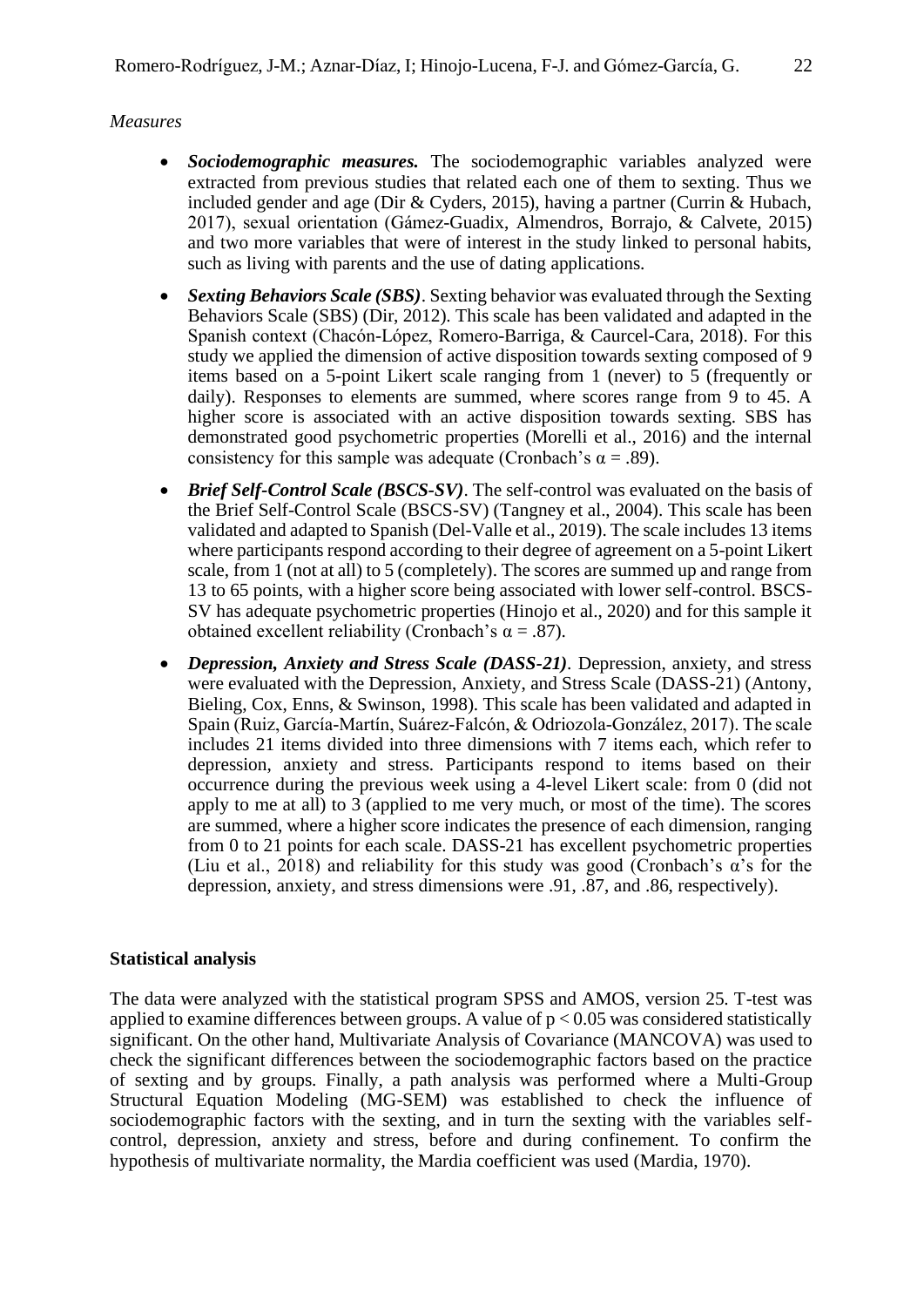#### **Results**

T-test showed that there were no significant differences in college students during the two applications of the instrument (before and during confinement) (Table 2). However, higher average scores were obtained during confinement in all dimensions except self-control.

| -- 77<br>Dimension | Confinement   | Mean  | <b>SD</b> |          | df  |      |
|--------------------|---------------|-------|-----------|----------|-----|------|
| Sexting            | <b>Before</b> | 16.20 | 6.753     | .609     | 996 | .542 |
|                    | During        | 16.25 | 6.472     |          |     |      |
| Self-control       | <b>Before</b> | 37.10 | 5.578     | .129     | 996 | .897 |
|                    | During        | 36.88 | 5.847     |          |     |      |
| Depression         | <b>Before</b> | 7.86  | 6.140     | $-961$   | 996 | .337 |
|                    | During        | 8.38  | 6.185     |          |     |      |
| Anxiety            | <b>Before</b> | 6.45  | 5.456     | $-1.602$ | 996 | .109 |
|                    | During        | 7.02  | 5.762     |          |     |      |
| <b>Stress</b>      | <b>Before</b> | 9.63  | 5.311     | $-1.341$ | 996 | .180 |
|                    | During        | 9.95  | 5.488     |          |     |      |

Table 2 *Test t in the different dimensions based on the stage of confinement*

Note:  $n = 499$ .

Differences between groups were analysed using the one-way MANCOVA, which revealed that no differences between groups were assumed (Table 3). This meant that no significant differences were found between students in the combined dependent variables after controlling for the sexting and confinement variables (*F*-statistic = 1.018;  $p = .424$ , Wilks ' $\Lambda = .851$ ). The highest average sexting scores were found in men before confinement ( $M = 17.90$ ) and women during confinement ( $M = 16.35$ ). In relation to age, the highest average was in the population of 21-35 years ( $M = 16.42$  before;  $M = 16.75$  during). Having a partner also meant a greater willingness to sext ( $M = 16.82$  before;  $M = 16.37$  during), along with not living with the parents  $(M = 16.42 \text{ before}; M = 16.61 \text{ during})$ . Homosexual or bisexual students also scored higher (*M*  $= 18$  before;  $M = 17.05$  during). Finally, students who used dating applications obtained the highest averages in sexting  $(M = 20.30 \text{ before}; M = 18.19 \text{ during})$ .

Table 3

| Variables                 | <b>Before</b>    |           | During |           |      |
|---------------------------|------------------|-----------|--------|-----------|------|
|                           | $\boldsymbol{M}$ | <b>SD</b> | M      | <b>SD</b> |      |
| <b>Gender</b>             |                  |           |        |           |      |
| Male                      | 17.90            | .612      | 15.74  | .644      | .51  |
| Female                    | 15.70            | .323      | 16.35  | .341      |      |
| Age                       |                  |           |        |           |      |
| $\leq 20$                 | 16               | .441      | 15.37  | .435      | .802 |
| $21 - 35$                 | 16.42            | .383      | 16.75  | .410      |      |
| <b>Marital status</b>     |                  |           |        |           |      |
| Single                    | 15.87            | .367      | 16.08  | .398      | .886 |
| Couple                    | 16.82            | .469      | 16.37  | .465      |      |
| Lives with parents        |                  |           |        |           |      |
| Yes                       | 16.08            | .428      | 15.78  | .401      | .336 |
| N <sub>o</sub>            | 16.42            | .391      | 16.61  | .452      |      |
| <b>Sexual orientation</b> |                  |           |        |           |      |
| Heterosexual              | 15.68            | .311      | 15.92  | .344      | .499 |
| Homosexual or Bisexual    | 18               | .669      | 17.05  | .628      |      |

*Descriptive statistics of the independent variables on the sexting scale before and during confinement*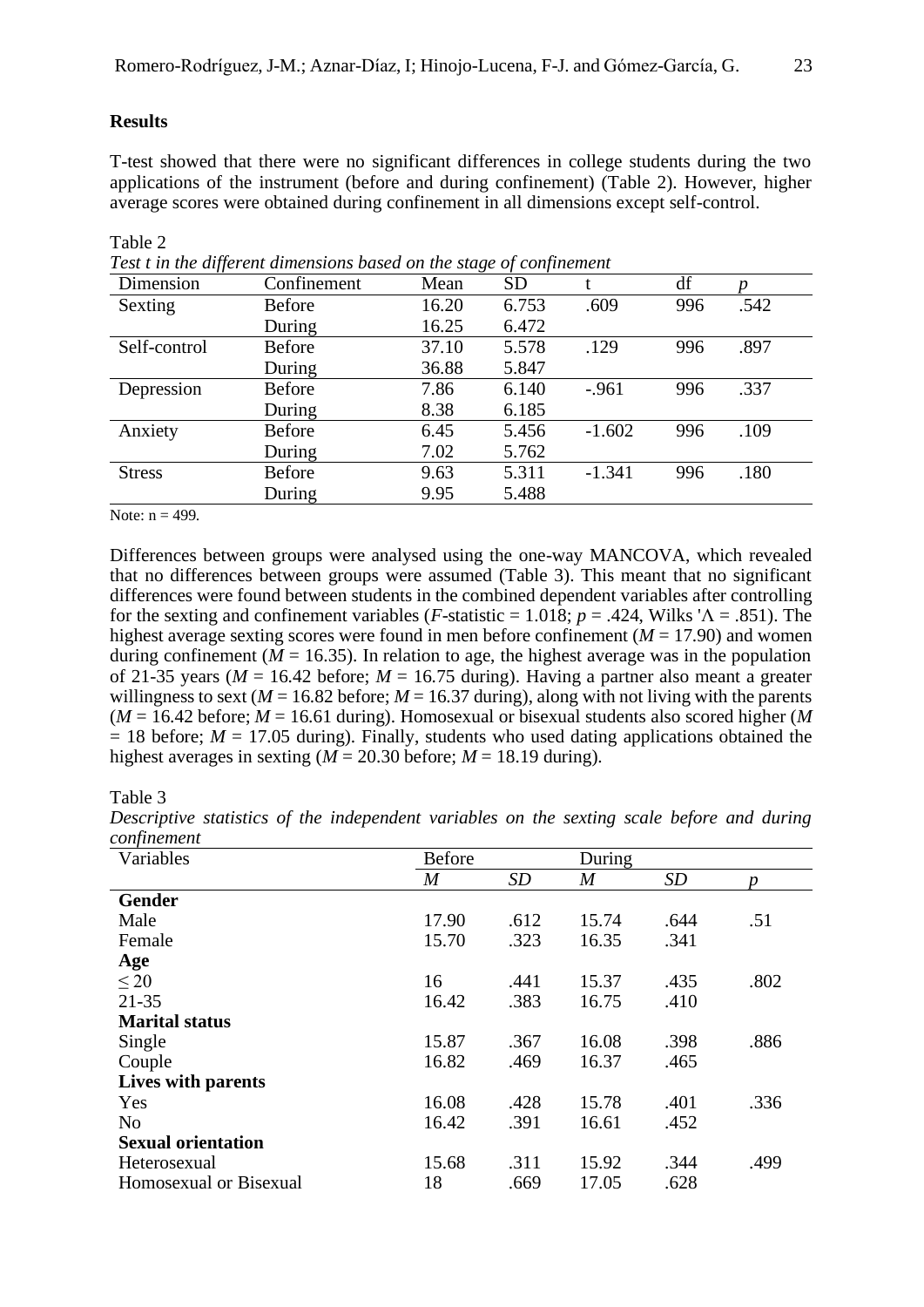| Dating apps    |       |             |       |       |  |
|----------------|-------|-------------|-------|-------|--|
| Yes            | 20.30 | <b>009.</b> | 18.19 | 1.185 |  |
| N <sub>0</sub> | 15.76 | .293        | 15.96 | .306  |  |

Note: *p* calculated through MANCOVA test.

The hypothesis of multivariate normality was fulfilled in both models, as a precondition for the establishment of MG-SEM. For the pre- confinement model the Mardia coefficient obtained a value of 1.796 and for the confinement model the value was 2.448. Both values were lower than 1,935, as a result of the multiplication of the total variables by the total variables  $+2$ according to the formula established for this procedure (Bollen & Long, 1993). As for the goodness-of-fit indexes of the models, appropriate values were obtained in both (Byrne, 2013) (Table 4).

Table 4

*Goodness of fit measure*

| $\mathbf{\mathbf{v}}$<br><b>Fit indices</b> | <b>Obtained values</b> |               | <b>Criteria</b> |  |
|---------------------------------------------|------------------------|---------------|-----------------|--|
|                                             | <b>Before</b>          | <b>During</b> |                 |  |
| $\overline{\chi^2}$                         | 46.42                  | 19.95         |                 |  |
| df                                          | 21                     | 21            |                 |  |
| $\chi^2/df$                                 | 2.21                   | .95           | $\leq$ 3        |  |
| <b>GFI</b>                                  | .98                    | .99           | $\geq .90$      |  |
| <b>RMSEA</b>                                | .04                    | .00           | < 0.05          |  |
| <b>NFI</b>                                  | .96                    | .98           | $\geq .90$      |  |
| <b>CFI</b>                                  | .97                    |               | $\geq .90$      |  |
| <b>AGFI</b>                                 | .94                    | .97           | $\geq .90$      |  |
| <b>SRMR</b>                                 | .04                    | .02           | < 0.08          |  |

Note: GFI = Goodness-of-Fit Index; RMSEA = Root Mean Squared Error of Approximation; NFI = Normalised Fit Index; CFI = Comparative Fit Index; AGFI = Adjusted Goodness-of-Fit Index; SRMR = Standardized Root Mean Square Residual.

Regarding MG-SEM estimates (Table 5), the significant influence of gender was established in the pre-confinement sexting model ( $p = .004$ ), marital status ( $p = .012$ ), sexual orientation ( $p = .012$ ) = .005), and dating apps (*p* = < .001). While in the confinement sexting model only dating apps were significant  $(p = .039)$ . In turn, in the pre-confinement model, the practice of sexting significantly influenced in self-control ( $p = 0.001$ ), depression ( $p = 0.017$ ), and stress ( $p = 0.005$ ). In contrast, in the model generated during the confinement, the practice was significantly influenced in all dimensions ( $p = < .001$ ).

|       | Parameter estimates of final model       |          |           |          |                  |            |
|-------|------------------------------------------|----------|-----------|----------|------------------|------------|
| Model | Relation                                 | Cov      | <b>SE</b> | CR       | $\boldsymbol{p}$ | <b>SRW</b> |
|       | Gender $\rightarrow$ Sexting             | $-1.863$ | .647      | $-2.879$ | .004             | $-.125$    |
|       | $Age \rightarrow$ Sexting                | .046     | .583      | .079     | .937             | .003       |
|       | Marital status $\rightarrow$ Sexting     | 1.446    | .575      | 2.516    | .012             | .110       |
|       | Living with parents $\rightarrow$        | $-.112$  | .571      | $-.197$  | .844             | $-.009$    |
|       | Sexting                                  |          |           |          |                  |            |
|       | Sexual orientation $\rightarrow$ Sexting | 1.828    | .656      | 2.788    | .005             | .122       |
|       | Dating apps $\rightarrow$ Sexting        | $-4.022$ | .923      | $-4.354$ | ***              | $-.193$    |
|       | $Sexting \rightarrow Self-control$       | .179     | .038      | 4.743    | $***$            | .208       |
|       | Sexting $\rightarrow$ Depression         | .099     | .042      | 2.381    | .017             | .106       |
|       | Sexting $\rightarrow$ Anxiety            | .053     | .038      | 1.395    | .163             | .062       |
|       | $Sexting \rightarrow Stress$             | .102     | .037      | 2.793    | .005             | .124       |

Table 5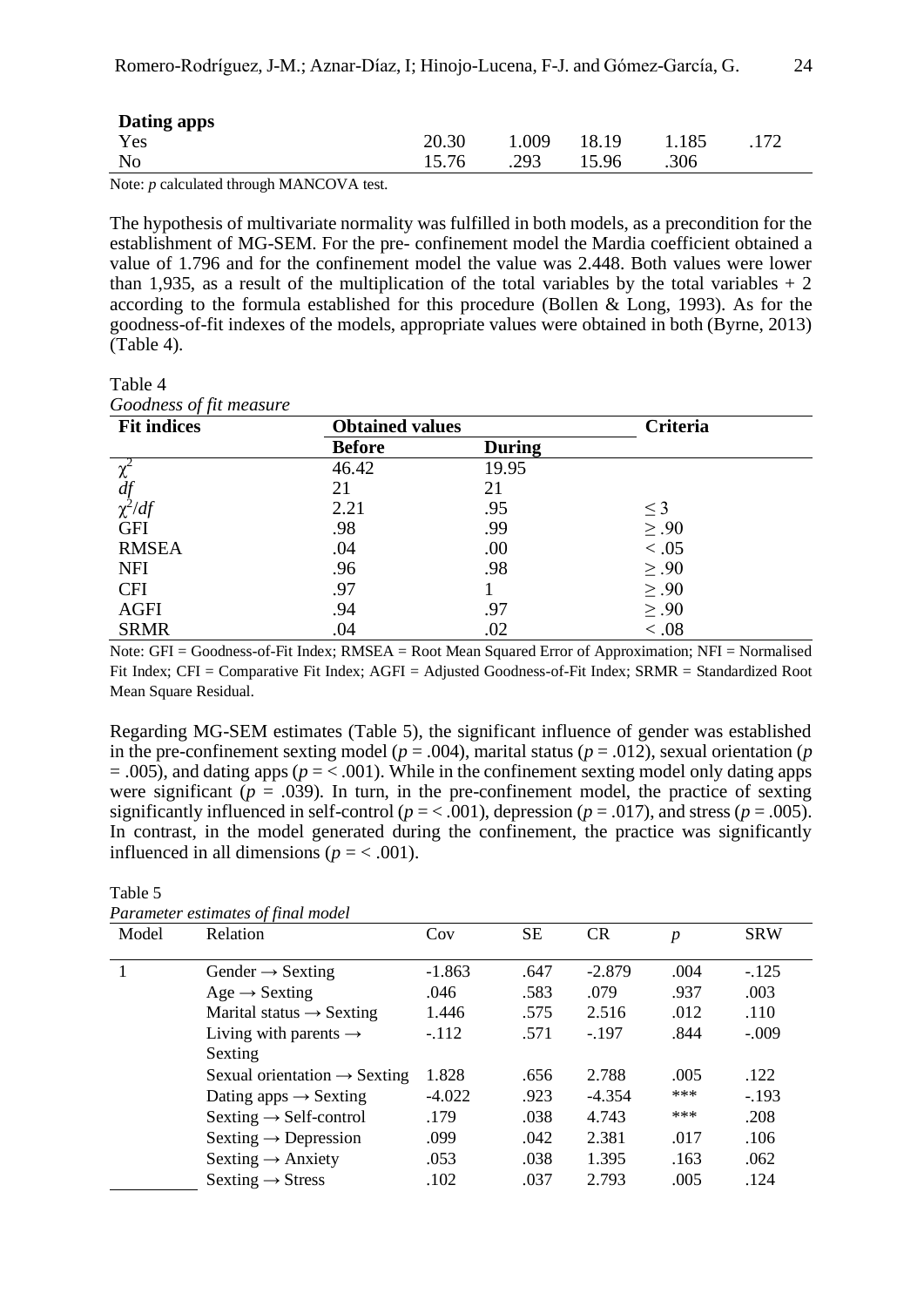| $\mathcal{D}_{\mathcal{L}}$ | Gender $\rightarrow$ Sexting             | .878     | .697 | 1.261    | .207 | .056    |
|-----------------------------|------------------------------------------|----------|------|----------|------|---------|
|                             | $Age \rightarrow$ Sexting                | 1.187    | .628 | 1.891    | .059 | .086    |
|                             | Marital status $\rightarrow$ Sexting     | .292     | .619 | .471     | .637 | .021    |
|                             | Living with parents $\rightarrow$        | .437     | .614 | .712     | .476 | .032    |
|                             | Sexting                                  |          |      |          |      |         |
|                             | Sexual orientation $\rightarrow$ Sexting | .855     | .707 | 1.210    | .226 | .055    |
|                             | Dating apps $\rightarrow$ Sexting        | $-2.058$ | .995 | $-2.068$ | .039 | $-.095$ |
|                             | Sexting $\rightarrow$ Self-control       | .236     | .037 | 6.310    | ***  | .272    |
|                             | Sexting $\rightarrow$ Depression         | .190     | .040 | 4.725    | ***  | .208    |
|                             | Sexting $\rightarrow$ Anxiety            | .206     | .037 | 5.542    | ***  | .241    |
|                             | $Sexting \rightarrow Stress$             | .171     | .036 | 4.816    | ***  | .211    |

Note:  $1 = Pre-confinement$ ;  $2 = Confinement$ ;  $Cov = covariance$ ;  $SE = standard error$ ;  $CR = critical radio$ ;  $SRW =$ standardized regression weights; \*\*\**p* < 0.001.

The structural equation model estimates for the pre- confinement sexting model reflected the significant influence of four independent variables on sexting practice and, in turn, sexting in three psychosocial dimensions of the study (Figure 1). The coefficient of determination for sexting was 8.6% ( $R^2$  = .086), self-control was 4.8% ( $R^2$  = .048), depression was 1.3% ( $R^2$  = .013), anxiety was .4% ( $R^2 = .004$ ), and stress was 1.5% ( $R^2 = .015$ ).



*Figure 1.* Pre-confinement's structural equation model estimates. Note: β = standardized direct effect; \**p* < .05; \*\**p* < .01: \*\*\* $p < .001$ . Discontinuous arrow = not significant.

On the other hand, structural equation model estimates for the sexting model during confinement reflected the significant influence of an independent variable on sexting practice. While sexting significantly influenced the four psychosocial dimensions of the study (Figure 2). The coefficient of determination for sexting was 2.7% ( $R^2 = .027$ ), self-control was 7.5%  $(R^2 = .075)$ , depression was 4.1%  $(R^2 = .041)$ , anxiety was 5.8%  $(R^2 = .058)$ , and stress was 4.5%  $(R^2 = .045)$ .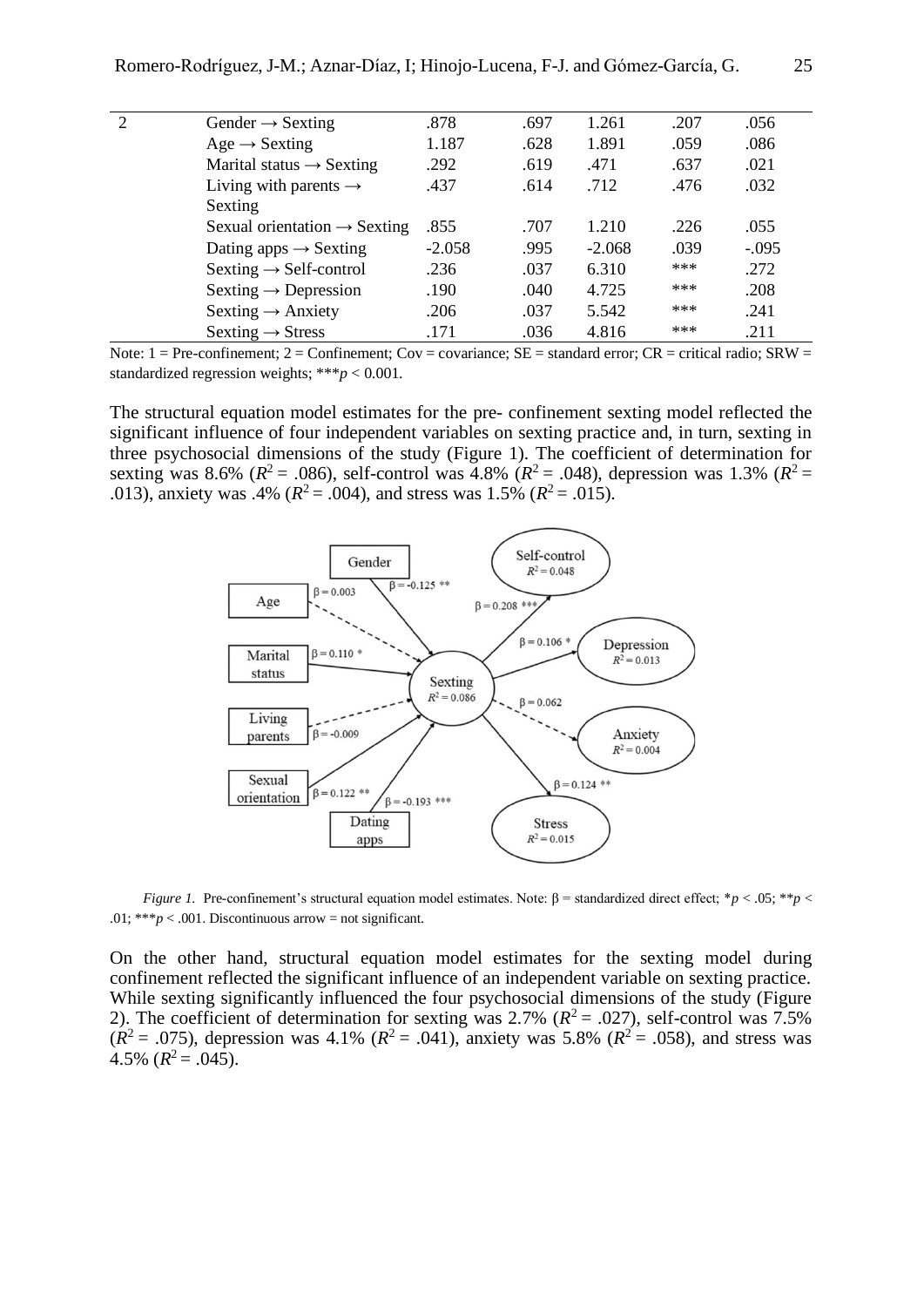

*Figure 2.* Confinement's structural equation model estimates. Note: β = standardized direct effect; \**p* < .05; \*\*\**p* < .001. Discontinuous arrow = not significant.

### **Discussion**

The results showed an active disposition towards sexting that was similar in both time periods. Therefore, sexting in the university student population was an established practice (Ojeda et al., 2020), regardless of the changes produced by the COVID-19 pandemic in line with data obtained by Yager et al. (2021) in young Americans. In this respect, there were no differences before and during the confinement in any variable (RQ1). However, the highest averages in the different dimensions of the study were during the period of confinement, except in selfmonitoring. This implied that sexting was slightly higher during confinement (Eleuteri & Terzitta, 2021; Lehmiller et al., 2021; Nelson et al., 2020), in contrast to Gassó et al. (2021) who indicated that sexting decreased in the Spanish youth population. In turn, levels of depression, anxiety and stress were also higher.

The uncertainty generated by COVID-19 has had a significant influence on the social and personal life of university students, and some of these inferences can be contrasted with the data obtained. Nevertheless, it is curious that self-control was greater during confinement, such university students were able to self-control certain impulses in this exceptional situation.

It was noted that before confinement it was men who were more actively disposed towards sexting than women. This changed during confinement, where women outperformed men in average scores. An interesting debate is therefore established where the gender differences were found to be present (Dir & Cyders, 2015). Thus, the female population increased the performance of this practice in the confinement stage as a means of self-expression of sexuality, through digital devices as the main means of communication.

In relation to age, the highest average was in the 21-35 year-old population before and during confinement. Therefore sexting tends to be more common in young adults (Adorjan & Ricciardelli, 2019; Machimbarrena et al., 2018; Valiukas et al., 2019). In turn, having a partner also meant a greater active disposition towards sexting (Currin & Hubach, 2017). This was increased by the situation of confinement, where at the most restrictive time's couples could not have physical contact if they did not live together. Thus the practice of sexting has been increased.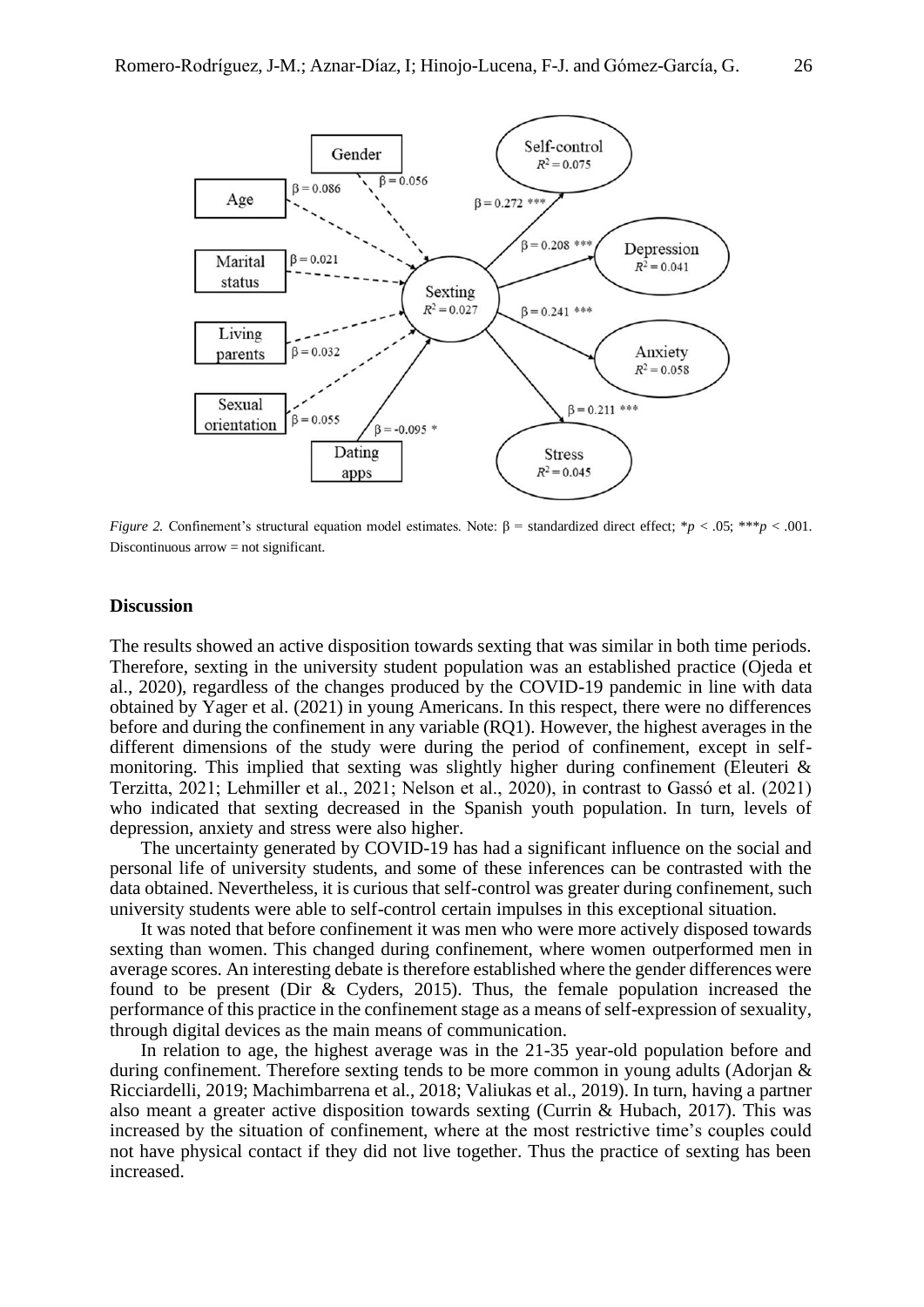On the other hand, the fact of not living with the parents has conditioned the sexting, where students living outside the family home obtained higher averages. This fact was compounded during the confinement. Thus, a space of privacy is generated by living without parental supervision, which provides a certain autonomy and freedom to students to express their sexuality through digital media.

As other studies have pointed out, students with a sexual condition other than heterosexuality are more likely to engage in practices such as sexting (Gámez-Guadix et al., 2015). This was confirmed in both periods, where homosexual or bisexual students had higher average scores. Therefore, the exploration of sexuality through digital media was higher among people of the same sex.

Another aspect of interest was the use of dating applications, which were one of the main channels for meeting another person during confinement (Niehuis et al., 2020). Its use was associated with a greater predisposition to sexting, which allowed students to disseminate and receive sexual content with another person (Schreurs, Sumter, & Vandenbosch, 2020), during the period of confinement (RQ2).

The biggest differences in the study were found in the path analysis. The pre-confinement sexting model reflected the influence of gender, marital status, sexual orientation, and dating apps as predictors of sexting. However, the model of sexting during confinement only confirmed the use of dating applications. The only conditioning factor of the sexting was the use of this type of applications, since it was a practice repeated in time at two totally different moments. At the same time, during confinement, sexting influenced the psychosocial status of college students along the same lines as previous studies regarding levels of self-control (Lee, Moak, & Walker, 2016; Wachs, Wright, & Wolf, 2017), depression (Gámez-Guadix & Santisteban, 2018; Jassó, López, & Gámez-Guadix, 2017; Mori et al, 2019; Van Ouytsel et al., 2014), anxiety (Gassó et al., 2019; Gassó, Mueller-Johnson, & Montiel, 2020). To which the stress variable is added. It should be noted that anxiety was not influenced before this period, such confinement was somewhat linked to its incidence (RQ3), as noted in previous studies (Maes & Vandenbosch, 2022).

In summary, despite the exceptional moment experienced by the COVID-19 pandemic, the practice of sexting has been one of the main channels for the expression of sexuality in the most restrictive moments of citizen mobility.

### **Limitations**

Sample loss after the second application is highlighted as a limitation of the study. From the initial sample of 732, 499 cases were finally analysed. However, this sample size was representative of the population of university students. Another limitation was associated with the use of certain independent variables, which were specified according to the scientific literature and based on the researchers' criteria. In future studies it would be interesting to specify some more to see if they influence the practice of sexting.

Finally, data collection during confinement also encountered some difficulty, as this was an exceptional situation where all the procedures of the present investigation had to be adapted.

#### **Conclusion**

Sexting is a common practice among young adults that may carry certain risks for the individuals who engage in it and those who forward the material to others, as indicated by previous studies. It is becoming an everyday occurrence to receive material with sexual content through instant messaging groups, not knowing at times that sharing images or videos of others without their consent may be a crime.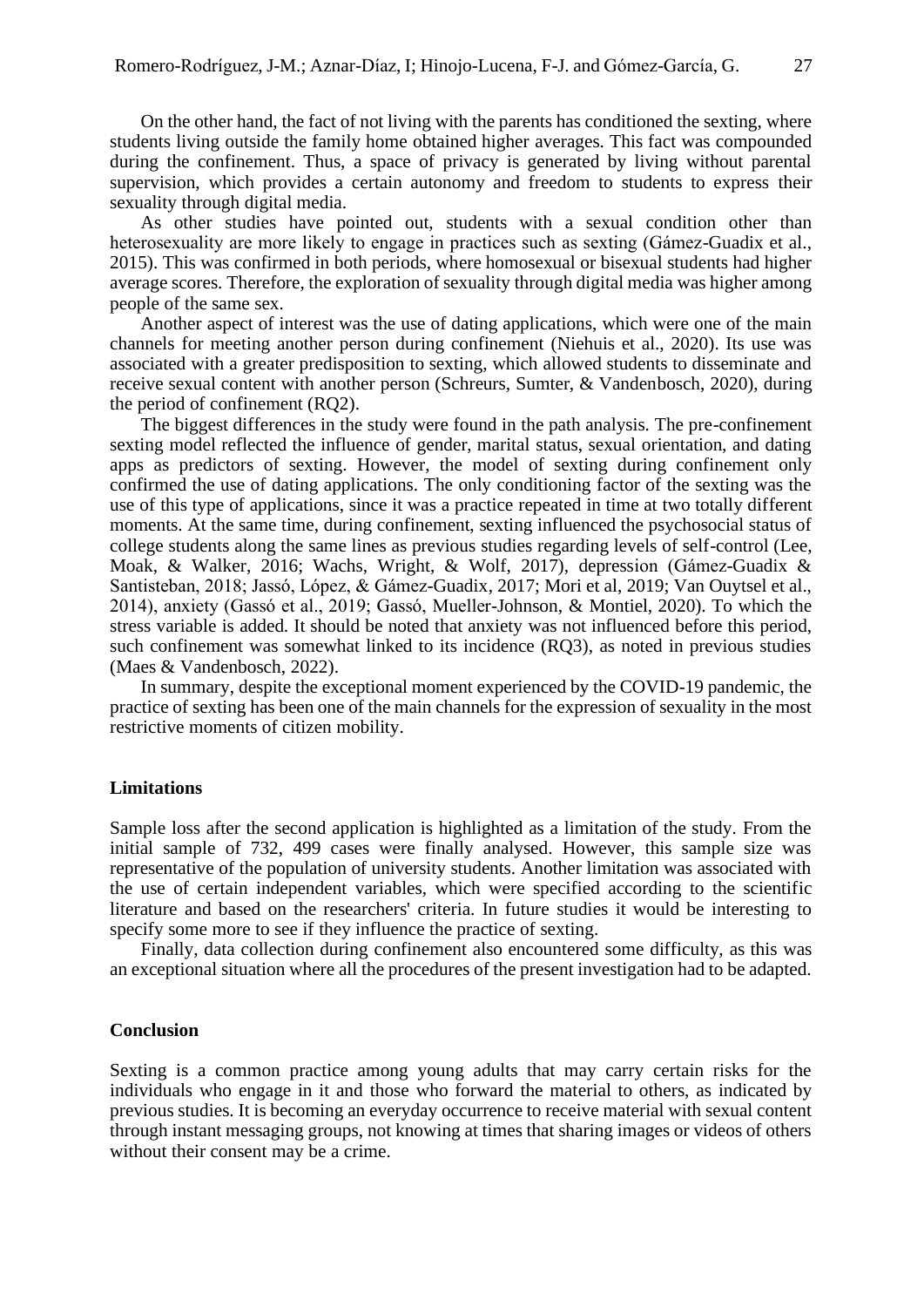During the COVID-19 situation, sexting has increased slightly, although student participation in this practice is still common. The aim of this study was to analyse the practice of sexting before and during COVID-19 confinement among Spanish university students, where interesting data on this issue were collected. At the same time, answers were given to the different research questions, highlighting the following factors as predictors of sexting before confinement: gender, marital status, sexual orientation and dating apps. And the influence of sexting on self-control, depression and stress. However, during confinement only the use of dating apps was influential as a predictor. While sexting had a significant influence on self-control, depression, anxiety and stress. However, the hypothesis posed as to whether the COVID-19 pandemic has increased sexting among young adults was refuted as there was no significant difference to empirically affirm this fact.

Finally, the impact of COVID-19 on the lives of students and on their habits of digital consumption and expression of sexuality is an interesting line of research to quantify the changes that have taken place during the period of confinement.

## **References**

- Adorian, M., & Ricciardelli, R. (2019). Student perspectives towards school responses to cyberrisk and safety: the presumption of the prudent digital citizen. *Learning, Media and Technology, 44*(4), 430-442. [CrossRef](https://doi.org/10.1080/17439884.2019.1583671)
- Agustina, J.R., & Gómez-Duran, E.L. (2016). Risk factors associated with sexting as a preliminary framework for preventing different derivative forms of victimization. A study of factors correlated with sexting in a university simple. *Revista de Internet, Derecho y Política,* 22, 32-58.
- Antony, M.M., Bieling, P.J., Cox, B.J., Enns, M.W., & Swinson, R.P. (1998). Psychometric properties of the 42-item and 21-item versions of the Depression Anxiety Stress Scales (DASS) in clinical groups and a community sample. *Psychological Assessment*, 10, 176-181. [CrossRef](https://doi.org/10.1037/1040-3590.10.2.176)
- Bollen, K.A., & Long, J.S. (1993). *Testing structural equation models*. Sage Publications, Inc.
- Byrne, B.M. (2013). *Structural Equation Modeling with AMOS: Basic Concepts, Applications, and Programming*. London, UK: Taylor & Francis.
- Chacón-López, H., Romero-Barriga, J.F., & Caurcel-Cara, M.J. (2018). Adaptation and Validation of the Sexting Behaviors Scale to Adolescents (ECS). *Profesorado. Revista de Currículum y Formación Del Profesorado*, *22*(3), 375-390. [CrossRef](https://doi.org/10.30827/profesorado.v22i3.8007)
- Currin, J.M., & Hubach, R.D. (2017). Sexting Behaviors Exhibited by Men Who Have Sex with Men Between the Ages of 18–70 Who Live in a Socially Conservative State. *Cyberpsychology, Behavior, and Social Networking, 20*(7), 413-418. [CrossRef](https://doi.org/10.1089/cyber.2017.0050)
- Del Valle, M., Galli, J.I., Urquijo, S., & Canet, L. (2019). Spanish adaptation of the Self-Control Scale and the Brief Self-Control Scale and evidences of validity in university population. *Revista Argentina de Ciencias del Comportamiento, 11*(2), 52-64.
- Dir, A.L. (2012). *Understanding sexting behaviors, sexting expectancies, and the role of impulsivity in sexting behaviors*. Purdue University, Indiana.
- Dir, A.L., & Cyders, M.A. (2015). Risks, Risk Factors, and Outcomes Associated with Phone and Internet Sexting Among University Students in the United States. *Arch. Sex. Behav., 44*(6), 1675-1684. [CrossRef](https://doi.org/10.1007/s10508-014-0370-7)
- Dir, A.L., Riley, E.N., Cyders, M.A., & Smith, G.T. (2018). Problematic Alcohol use and Sexting as Risk Factors for Sexual Assault among College Women. *J. Am. Coll. Health, 66*(7), 553-560. [CrossRef](https://doi.org/10.1080/07448481.2018.1432622)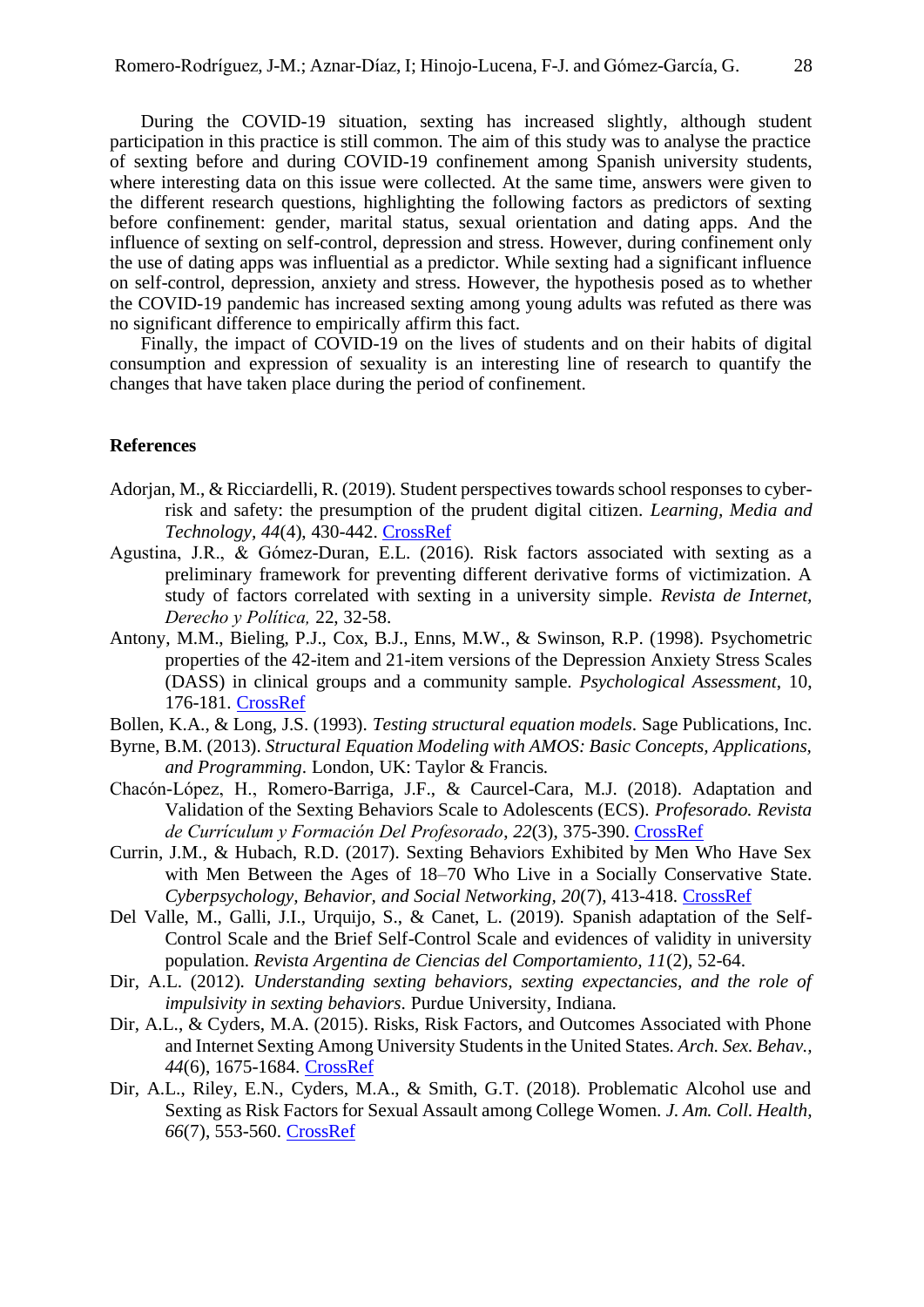- Eleuteri, S., Saladino, V., & Verrastro, V. (2017). Identity, relationships, sexuality, and risky behaviors of adolescents in the context of social media. *Sexual and Relationship Therapy, 32*(3-4), 354-365. [CrossRef](https://doi.org/10.1080/14681994.2017.1397953)
- Eleuteri, S., & Terzitta, G. (2021). Sexuality during the COVID-19 pandemic: The importance of Internet. *Sexologies, 30*(1), 42-48. [CrossRef](https://doi.org/10.1016/j.sexol.2020.12.004)
- Gámez-Guadix, M., & Santisteban, P. (2018). "SexPics?": Longitudinal Predictors of Sexting Among Adolescents. *Journal of Adolescent Health,* 63, 608-614. [CrossRef](https://doi.org/10.1016/j.jadohealth.2018.05.032)
- Gámez-Guadix, M., Almendros, C., Borrajo, E., & Calvete, E. (2015). Prevalence and Association of Sexting and Online Sexual Victimization Among Spanish Adults. *Sex. Res. Soc. Policy,* 12, 145-154. [CrossRef](https://doi.org/10.1007/s13178-015-0186-9)
- Gassó A. M., Mueller-Johnson K., Agustina J. R., & Gómez-Durán E. L. (2021). Exploring sexting and online sexual victimization during the covid-19 pandemic lockdown. *International Journal of Environmental Research and Public Health*, *18*(122), 6662. **[CrossRef](https://doi.org/10.3390/ijerph18126662)**
- Gassó, A.M., Agustina, J.R., Mueller-Johnson, K., & Montiel, I. (2019). Sexting and Mental Health among a Spanish College Sample: An Exploratory Analysis. *International Journal of Cyber Criminology, 13*(2), 534-547. [CrossRef](https://doi.org/10.5281/zenodo.3709214)
- Gassó, A.M., Mueller-Johnson, K., & Montiel, I. (2020). Sexting, Online Sexual Victimization, and Psychopathology Correlates by Sex: Depression, Anxiety, and Global Psychopathology. *Int. J. Environ. Res. Public Health*, 17, 1018. [CrossRef](https://doi.org/10.3390/ijerph17031018)
- Hinojo-Lucena, F.J., Aznar-Díaz, I., Cáceres-Reche, M.P., Trujillo-Torres, J-M., & Romero-Rodríguez, J.M. (2020). Sharenting: Internet addiction, self-control and online photos of underage children. *Comunicar, 28*(64), 97-108. [CrossRef](https://doi.org/10.3916/C64-2020-09)
- Jasso, J.L., López, F., & Gámez-Guadix, M. (2017). Assessing the Links of Sexting, Cybervictimization, Depression, and Suicidal Ideation Among University Students. *Archives of Suicide Research, 22*(1), 153-164. [CrossRef](https://doi.org/10.1080/13811118.2017.1304304)
- Kopecký, K., & Szotkowski, R. (2018). Sexting in the Population of Children and Its Risks: A Quantitative Study. *International Journal of Cyber Criminology, 12*(2), 376-391. [CrossRef](https://doi.org/10.5281/zenodo.3365620)
- Lee, C.H., Moak, S., & Walker, J.T. (2016). Effects of Self-Control, Social Control, and Social Learning on Sexting Behavior Among South Korean Youths. *Youth & Society, 48*(2), 242-264. [CrossRef](https://doi.org/10.1177/0044118X13490762)
- Lehmiller, J. J., Garcia, J. R., Gesselman, A. N., & Mark, K. P. (2021). Less Sex, but More Sexual Diversity: Changes in Sexual Behavior during the COVID-19 Coronavirus Pandemic. *Leisure Sciences, 43*(1), 295-304. [CrossRef](https://doi.org/10.1080/01490400.2020.1774016)
- Liu, W.J., Musa, R., Chew, T.F., Lim, C.T.S., Morad, Z., & Bujang, M.A.B. (2018). DASS21: A Useful Tool in the Psychological Profile Evaluation of Dialysis Patients. *American Journal of the Medical Sciences*, *355*(4), 322-330. [CrossRef](https://doi.org/10.1016/j.amjms.2017.11.015)
- Machimbarrena, J.M., Calvete, E., Fernández-González, L., Álvarez-Bardón, A., Álvarez-Fernández, L., & González-Cabrera, J. (2018). Internet Risks: An Overview of Victimization in Cyberbullying, Cyber Dating Abuse, Sexting, Online Grooming and Problematic Internet Use. *International Journal of Environmental Research and Public Health,* 15, 2471. [CrossRef](https://doi.org/10.3390/ijerph15112471)
- Maes, C., & Vandenbosch, L. (2022). Physically distant, virtually close: Adolescents' sexting behaviors during a strict lockdown period of the COVID-19 pandemic. *Computers in Human Behavior*, *126,* 107033. [CrossRef](https://doi.org/10.1016/j.chb.2021.107033)
- Mardia, K.V. (1970). Measures of multivariate skewness and kurtosis with applications. *Biometrika,* 57, 519-530. [CrossRef](https://doi.org/10.1093/biomet/57.3.519)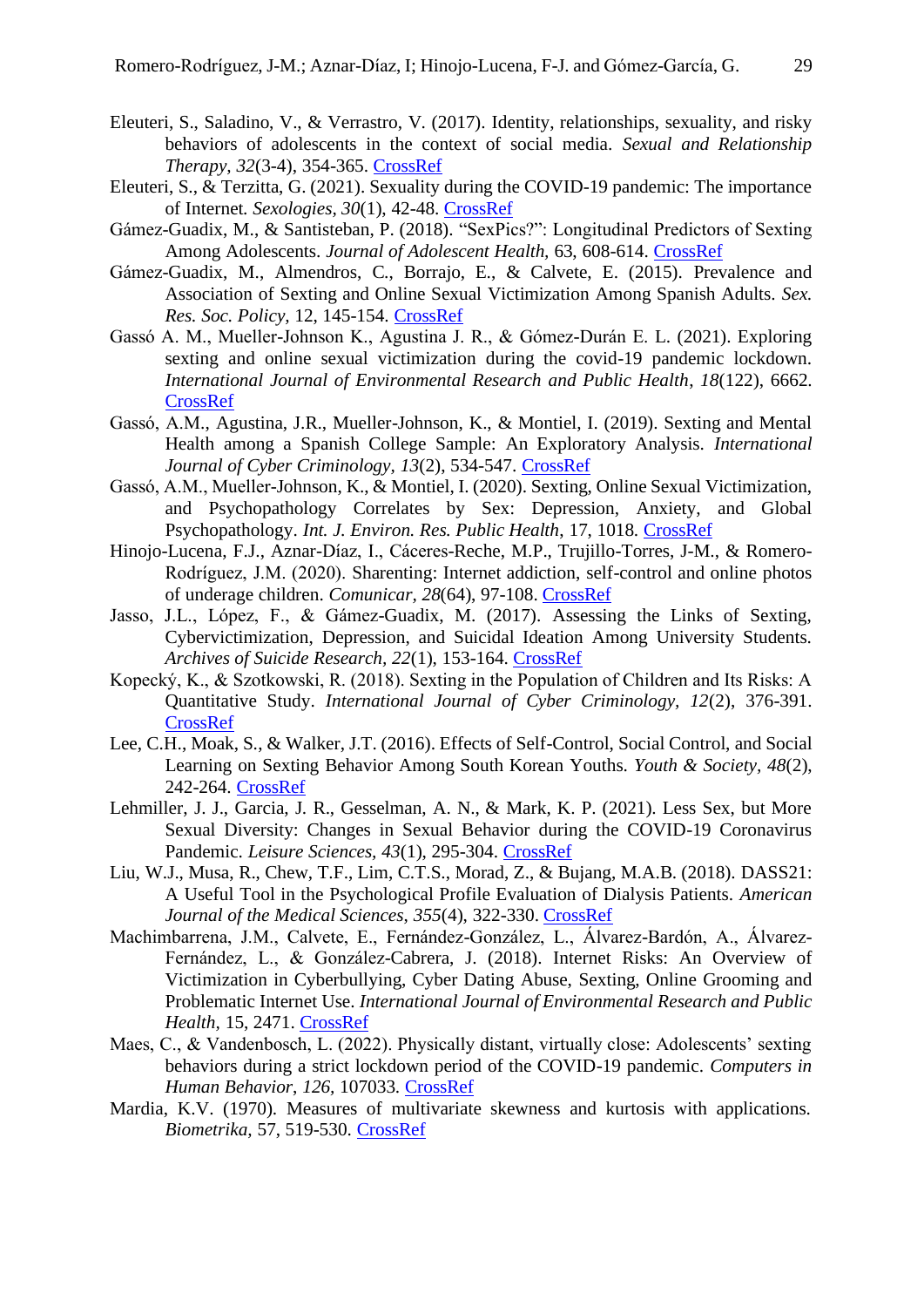- Morelli, M., Bianchi, D., Baiocco, R., Pezzuti, L., & Chirumbolo, A. (2016). Sexting, psychological distress and dating violence among adolescents and young adults. *Psicothema, 28*(2), 137-142. [CrossRef](https://doi.org/10.7334/psicothema2015.193)
- Mori, C., Temple, J.R., Browne, D., & Madigan, S. (2019). Association of Sexting With Sexual Behaviors and Mental Health Among Adolescents. A Systematic Review and Metaanalysis. *JAMA Pediatr., 173*(8), 770-779. [CrossRef](https://doi.org/10.1001/jamapediatrics.2019.1658)
- Nelson, K. M., Gordon, A. R., John, S. A., Stout, C. D., & Macapagal, K. (2020). Physical Sex Is Over for Now": Impact of COVID-19 on the Well-Being and Sexual Health of Adolescent Sexual Minority Males in the U.S. *Journal of Adolescent Health, 67*(6), 756-762. [CrossRef](https://doi.org/10.1016/j.jadohealth.2020.08.027)
- Niehuis, S., Reifman, A., Weiser, D.A., Punyanunt-Carter, N.M., Flora, J., Arias, V.S., & Oldham, C.R. (2020). Guilty Pleasure? Communicating Sexually Explicit Content on Dating Apps and Disillusionment with App Usage. *Human Communication Research,*  46, 55-85. [CrossRef](https://doi.org/10.1093/hcr/hqz013)
- Ojeda, M., del-Rey, R., Walrave, M., & Vandebosch, H. (2020). Sexting in adolescents: Prevalence and behaviours. *Comunicar,* 64, 9-19. [CrossRef](https://doi.org/10.3916/C64-2020-01)
- Rodríguez-Castro, Y., Alonso-Ruido, P., González-Fernández, A., Lameiras-Fernández, M., & Carrera-Fernández, M.V. (2017). Spanish adolescents' attitudes towards sexting: Validation of a scale. *Computers in Human Behavior*, 73, 375-384. [CrossRef](http://dx.doi.org/10.1016/j.chb.2017.03.049)
- Ruiz, F. J., García-Martín, M.B., Suárez-Falcón, J.C., & Odriozola-González, P. (2017). The hierarchical factor structure of the Spanish version of Depression Anxiety and Stress Scale. *International Journal of Psychology and Psychological Therapy*, *21*(17), 97-105.
- Ruiz, M. J., Sáez, G., Villanueva-Moya, L., & Expósito, F. (2021). Adolescent Sexting: The Role of Body Shame, Social Physique Anxiety, and Social Networking Site Addiction. *Cyberpsychology, Behavior, and Social Networking, 24*(12), 799-805. [CrossRef](https://doi.org/10.1089/cyber.2020.0719)
- Samimi, P., & Alderson, K.G. (2014). Sexting among undergraduate students. *Computers in Human Behavior,* 31, 230-241. [CrossRef](http://dx.doi.org/10.1016/j.chb.2013.10.027)
- Santisteban, P., & Gámez-Guadix, M. (2017). Prevalence and Risk Factors Among Minors for Online Sexual Solicitations and Interactions With Adults. *The Journal of Sex Research*, *55*(7), 939-950. [CrossRef](https://doi.org/10.1080/00224499.2017.1386763)
- Schreurs, L., Sumter, S.R., & Vandenbosch, L. (2020). A Prototype Willingness Approach to the Relation Between Geo‑social Dating Apps and Willingness to Sext with Dating App Matches. *Archives of Sexual Behavior*, 49, 1133-1145. [CrossRef](https://doi.org/10.1007/s10508-020-01671-5)
- Tangney, J.P., Baumeister, R.F., & Boone, A.L. (2004). High self-control predicts good adjustment, less pathology, better grades, and interpersonal success. *Journal of Personality,* 72, 271–322. [CrossRef](https://doi.org/10.1111/j.0022-3506.2004.00263.x)
- Thomas, M. F., Binder, A., & Matthes, J. (2021). Sexting during social isolation: Predicting sexting-related privacy management during the covid-19 pandemic. *Cyberpsychology*, *15*(32021), 13856. [CrossRef](https://doi.org/10.5817/CP2021-3-3)
- Valiukas, S., Pickering, M., Hall, T., Seneviratne, N., Aitken, A., John-Leader, F., Corn, M.O., & Pit, S.W. (2019). Sexting and Mental Health Among Young Australians Attending a Musical Festival: A Cross Sext-ional Study. *Cyberpsychology, Behavior, and Social Networking*, *22*(8), 521-528. [CrossRef](https://doi.org/10.1089/cyber.2018.0671)
- Van-Ouytsel, J., Van-Gool, E., Ponnet, K., & Walrave, M. (2014). Brief report: The association between adolescents' characteristics and engagement in sexting. *Journal of Adolescence,* 37, 1387-1391. [CrossRef](http://dx.doi.org/10.1016/j.adolescence.2014.10.004)
- Vendemia, M. A., & Coduto, K. D. (2022). Online daters' sexually explicit media consumption and imagined interactions. *Computers in Human Behavior, 126*, 106981. [CrossRef](https://doi.org/10.1016/j.chb.2021.106981)